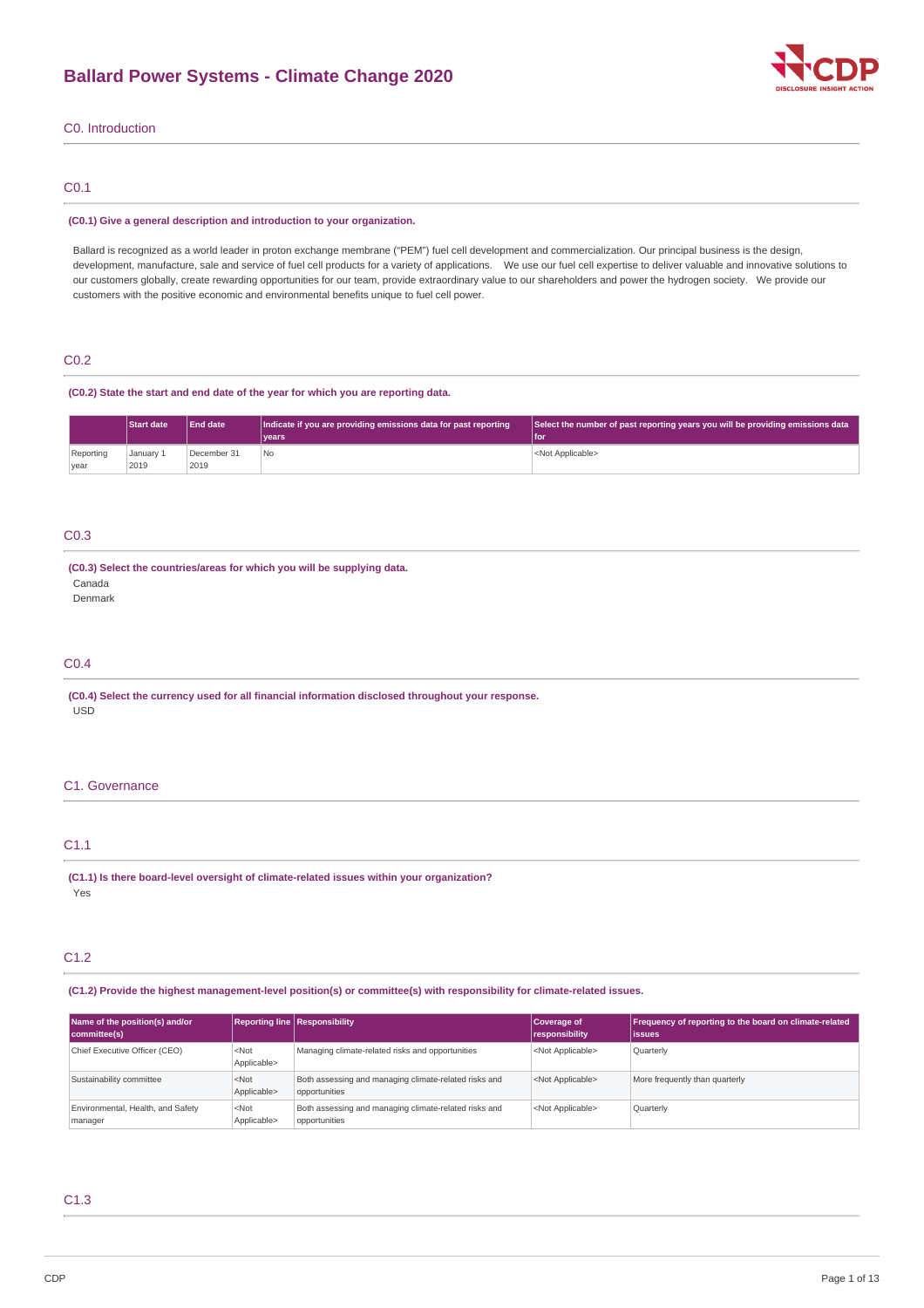#### (C1.3) Do you provide incentives for the management of climate-related issues, including the attainment of targets?

|                             | Provide incentives for the management of climate-related issues | <b>Comment</b> |  |  |
|-----------------------------|-----------------------------------------------------------------|----------------|--|--|
| Row 1                       | No, and we do not plan to introduce them in the next two years  |                |  |  |
|                             |                                                                 |                |  |  |
|                             |                                                                 |                |  |  |
|                             |                                                                 |                |  |  |
|                             |                                                                 |                |  |  |
| C2. Risks and opportunities |                                                                 |                |  |  |

### C2.1

(C2.1) Does your organization have a process for identifying, assessing, and responding to climate-related risks and opportunities? Yes

# C2.3

(C2.3) Have you identified any inherent climate-related risks with the potential to have a substantive financial or strategic impact on your business? Yes

### C2.3a

(C2.3a) Provide details of risks identified with the potential to have a substantive financial or strategic impact on your business.

# **Identifier**

Risk 1

**Where in the value chain does the risk driver occur?**

Upstream

**Risk type & Primary climate-related risk driver**

Market **Increased cost of raw materials** 

# **Primary potential financial impact**

Increased direct costs

**Climate risk type mapped to traditional financial services industry risk classification** <Not Applicable>

### **Company-specific description**

Commodity price fluctuations are beyond our control and may have a material adverse effect on our business, operating results, financial condition and profitability. Commodity prices, in particular the price of platinum and palladium, affect our costs. Platinum and palladium are key components of our fuel cell products. Platinum and palladium are scarce natural resources and we are dependent upon a sufficient supply of these commodities. While we do not anticipate significant near or long-term shortages in the supply of platinum or palladium, such shortages could adversely affect our ability to produce commercially viable fuel cell products or significantly raise our cost of producing such products.

**Time horizon** Medium-term

**Likelihood**

Unlikely

**Magnitude of impact** Medium

**Are you able to provide a potential financial impact figure?** No, we do not have this figure

**Potential financial impact figure (currency)** <Not Applicable>

**Potential financial impact figure – minimum (currency)** <Not Applicable>

**Potential financial impact figure – maximum (currency)** <Not Applicable>

**Explanation of financial impact figure**

**Cost of response to risk**

### **Description of response and explanation of cost calculation**

In order to reduce the impact of platinum price fluctuations, we occasionally enter into various hedging programs.

**Comment**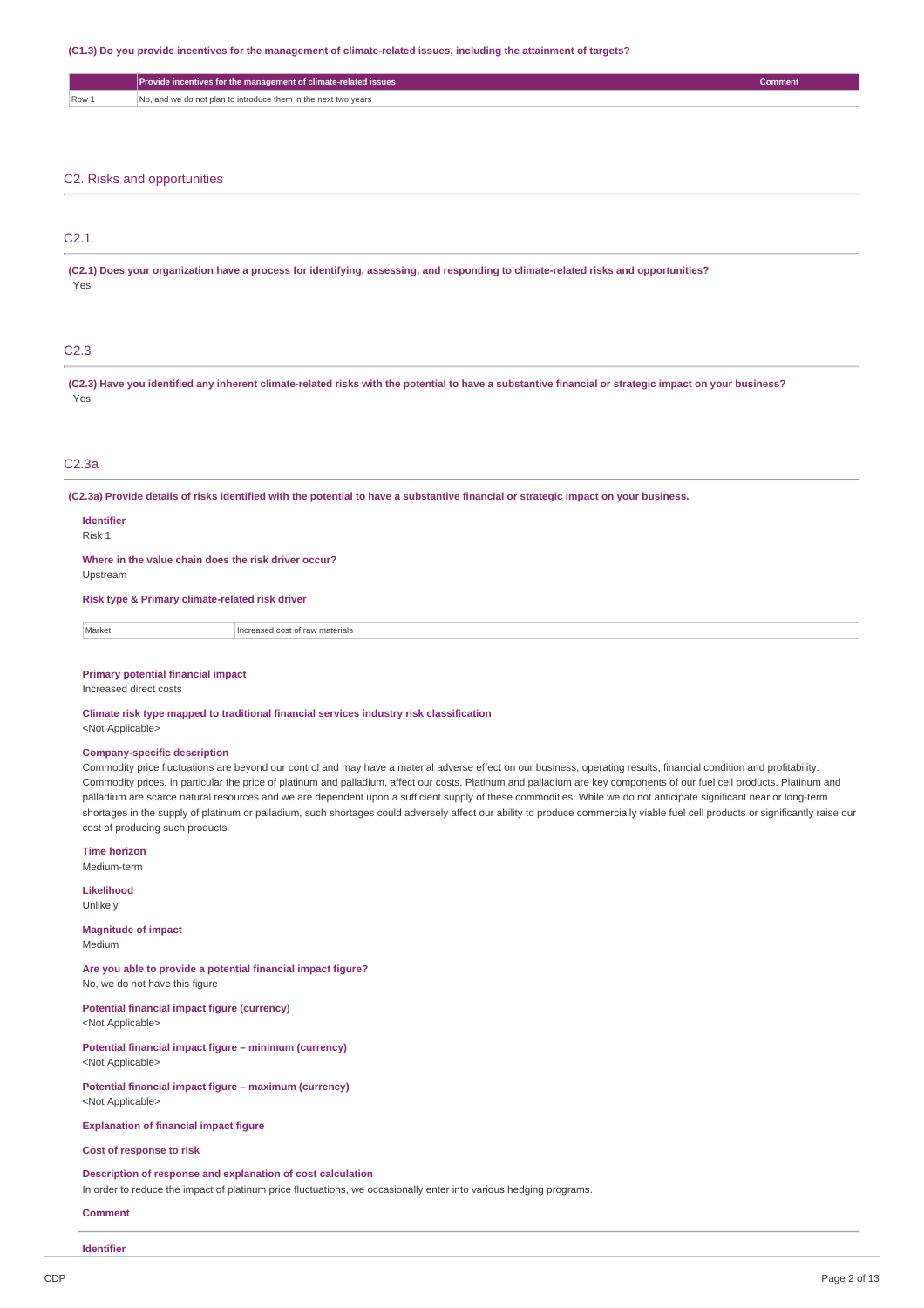### **Where in the value chain does the risk driver occur?** Direct operations

### **Risk type & Primary climate-related risk driver**

Legal **Exposure to litigation** 

### **Primary potential financial impact**

Increased indirect (operating) costs

**Climate risk type mapped to traditional financial services industry risk classification** <Not Applicable>

#### **Company-specific description**

We could be liable for environmental damages resulting from our research, development or manufacturing operations. Our business exposes us to the risk of harmful substances escaping into the environment, resulting in personal injury or loss of life, damage to or destruction of property, and natural resource damage. Depending on the nature of the claim, our current insurance policies may not adequately reimburse us for costs incurred in settling environmental damage claims, and in some instances, we may not be reimbursed at all. Our business is subject to numerous laws and regulations that govern environmental protection and human health and safety. These laws and regulations have changed frequently in the past and it is reasonable to expect additional and more stringent changes in the future. Our operations may not comply with future laws and regulations, and we may be required to make significant unanticipated capital and operating expenditures. If we fail to comply with applicable environmental laws and regulations, governmental authorities may seek to impose fines and penalties on us, or to revoke or deny the issuance or renewal of operating permits, and private parties may seek damages from us. Under those circumstances, we might be required to curtail or cease operations, conduct site remediation or other corrective action, or pay substantial damage claims.

#### **Time horizon**

Medium-term

**Likelihood** Unlikely

**Magnitude of impact** Medium

**Are you able to provide a potential financial impact figure?** No, we do not have this figure

**Potential financial impact figure (currency)** <Not Applicable>

**Potential financial impact figure – minimum (currency)** <Not Applicable>

**Potential financial impact figure – maximum (currency)** <Not Applicable>

**Explanation of financial impact figure**

### **Cost of response to risk**

### **Description of response and explanation of cost calculation**

Ballard is committed to improving our understanding of the climate impacts of our products and operations, reducing our corporate and product carbon footprints, reducing our waste and energy consumption and responsible production.

### **Comment**

### C2.4

(C2.4) Have you identified any climate-related opportunities with the potential to have a substantive financial or strategic impact on your business? Yes

### C2.4a

(C2.4a) Provide details of opportunities identified with the potential to have a substantive financial or strategic impact on your business.

**Identifier**

Opp1

**Where in the value chain does the opportunity occur?** Upstream

# **Opportunity type**

Products and services

**Primary climate-related opportunity driver**

Development and/or expansion of low emission goods and services

**Primary potential financial impact**

Increased revenues resulting from increased demand for products and services

#### **Company-specific description**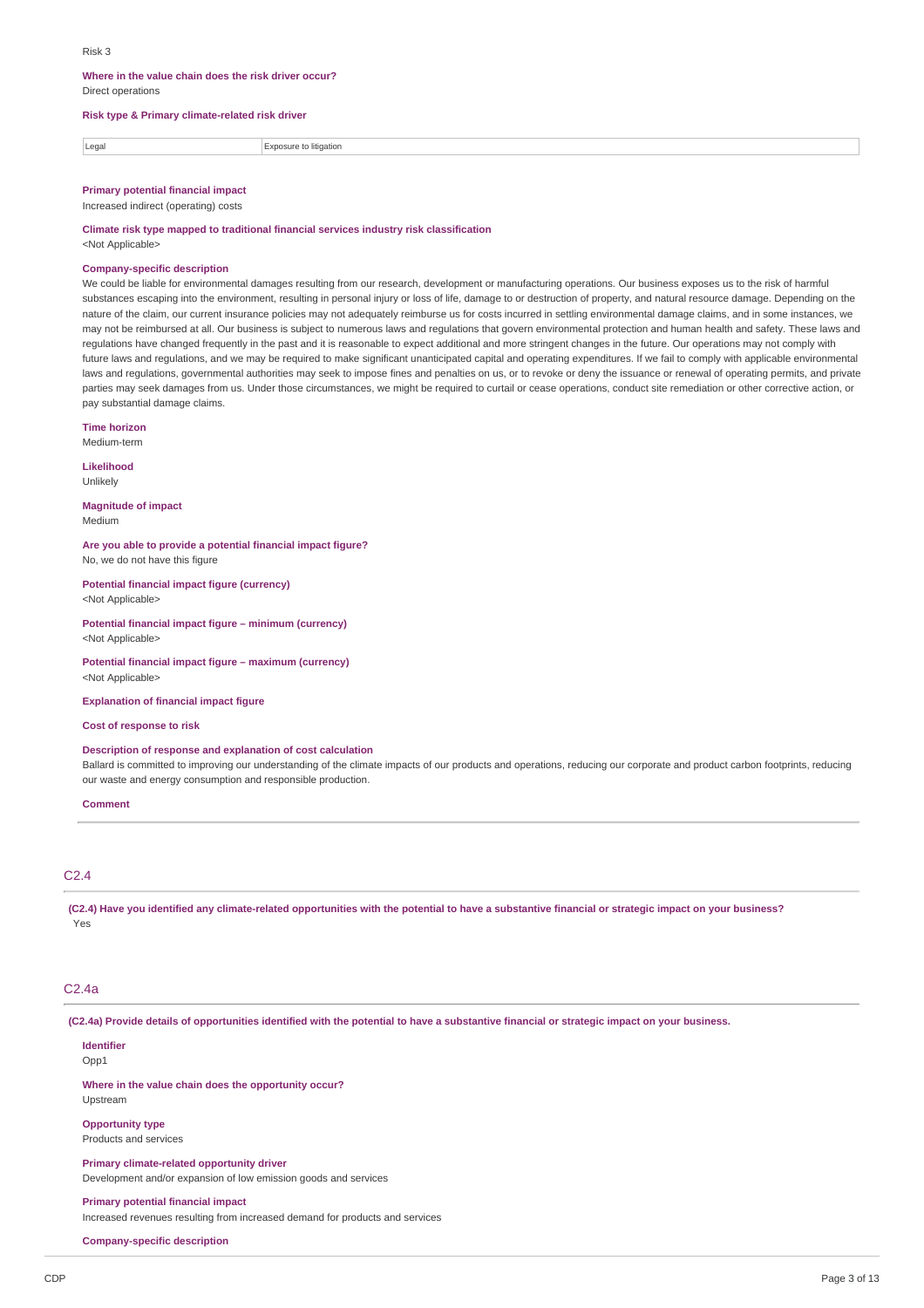Changes in existing government regulations and the emergence of new regulations with respect to fuel cell products may increase the market for our products and services. Environmental laws and regulations have driven interest in fuel cells. We anticipate that these laws and policies, including subsidies or incentives associated with the adoption of clean energy products, will encourage the selection or our products. Changes in these laws and other laws and policies, and as these laws and policies become more widespread, could result in manufacturers increasing their interest in fuel cell products. In addition, as fuel cell products are introduced into our target markets, governments may impose requirements and restrictions on the use of carbon intensive products that could positively impact demand for some or all of our products and services. Government budgetary choices could increase the demand for our products by increasing the funding available to public transportation agencies and military.

**Time horizon**

Short-term

**Likelihood** Very likely

### **Magnitude of impact** Medium-high

**Are you able to provide a potential financial impact figure?** No, we do not have this figure

**Potential financial impact figure (currency)** <Not Applicable>

**Potential financial impact figure – minimum (currency)** <Not Applicable>

**Potential financial impact figure – maximum (currency)** <Not Applicable>

**Explanation of financial impact figure**

**Cost to realize opportunity**

**Strategy to realize opportunity and explanation of cost calculation**

### **Comment**

**Identifier** Opp2

**Where in the value chain does the opportunity occur?** Direct operations

**Opportunity type** Markets

**Primary climate-related opportunity driver** Access to new markets

### **Primary potential financial impact**

Increased revenues through access to new and emerging markets

### **Company-specific description**

The market requirements for our products and, by extension, our technology changes rapidly. Continuous improvements are being made for any number of characteristics, including performance, integration characteristics, cost, freeze protection, ingress protection, and durability. As our existing products evolve through continuous improvement and our planned products enter the market, we will be able to access new and emerging markets. An example of this is the various classes and uses of trucks (light, medium and heavy duty). Changing regulations also increase the requirements for zero-emission propulsion in new markets, creating demand for our products in new markets, such as marine vessels.

**Time horizon** Medium-term

**Likelihood**

Likely

#### **Magnitude of impact** Medium

**Are you able to provide a potential financial impact figure?** No, we do not have this figure

**Potential financial impact figure (currency)** <Not Applicable>

**Potential financial impact figure – minimum (currency)** <Not Applicable>

**Potential financial impact figure – maximum (currency)** <Not Applicable>

**Explanation of financial impact figure**

**Cost to realize opportunity**

**Strategy to realize opportunity and explanation of cost calculation**

### **Comment**

**Identifier** Opp3

**Where in the value chain does the opportunity occur?**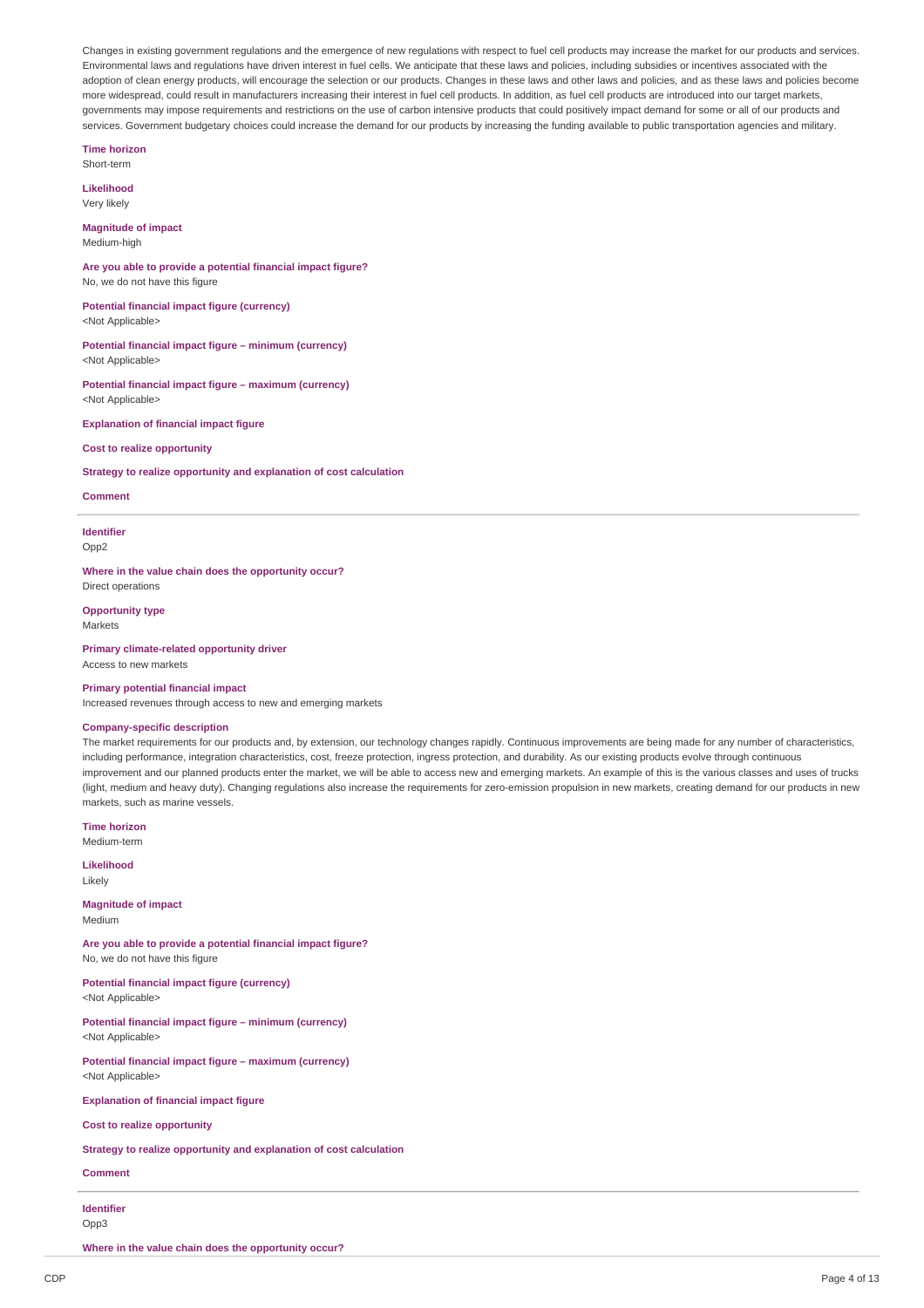#### Direct operations

**Opportunity type**

Resilience

**Primary climate-related opportunity driver** Other, please specify (Green Bonds )

**Primary potential financial impact**

Increased access to capital

### **Company-specific description**

We have the ability to issue Green Bonds to provide access to additional capital. A green bond is a type of fixed-income instrument that is specifically earmarked to raise money for climate and environmental projects.

**Time horizon** Unknown

**Likelihood** Very likely

**Magnitude of impact** Medium-high

**Are you able to provide a potential financial impact figure?** No, we do not have this figure

**Potential financial impact figure (currency)** <Not Applicable>

**Potential financial impact figure – minimum (currency)** <Not Applicable>

**Potential financial impact figure – maximum (currency)** <Not Applicable>

**Explanation of financial impact figure**

**Cost to realize opportunity**

**Strategy to realize opportunity and explanation of cost calculation**

**Comment**

**Identifier** Opp4

**Where in the value chain does the opportunity occur?** Downstream

**Opportunity type** Markets

**Primary climate-related opportunity driver** Use of public-sector incentives

**Primary potential financial impact**

Increased revenues resulting from increased demand for products and services

### **Company-specific description**

Increasingly, we are seeing government intervention to encourage more electric vehicle uptake on the supply side with demand-side policies. Zero-emission vehicle mandates and incentives are driving demand and decreasing the price of vehicles.

**Time horizon** Short-term

**Likelihood** Very likely

**Magnitude of impact** Medium-high

**Are you able to provide a potential financial impact figure?** No, we do not have this figure

**Potential financial impact figure (currency)** <Not Applicable>

**Potential financial impact figure – minimum (currency)** <Not Applicable>

**Potential financial impact figure – maximum (currency)** <Not Applicable>

**Explanation of financial impact figure**

**Cost to realize opportunity**

**Strategy to realize opportunity and explanation of cost calculation**

**Comment**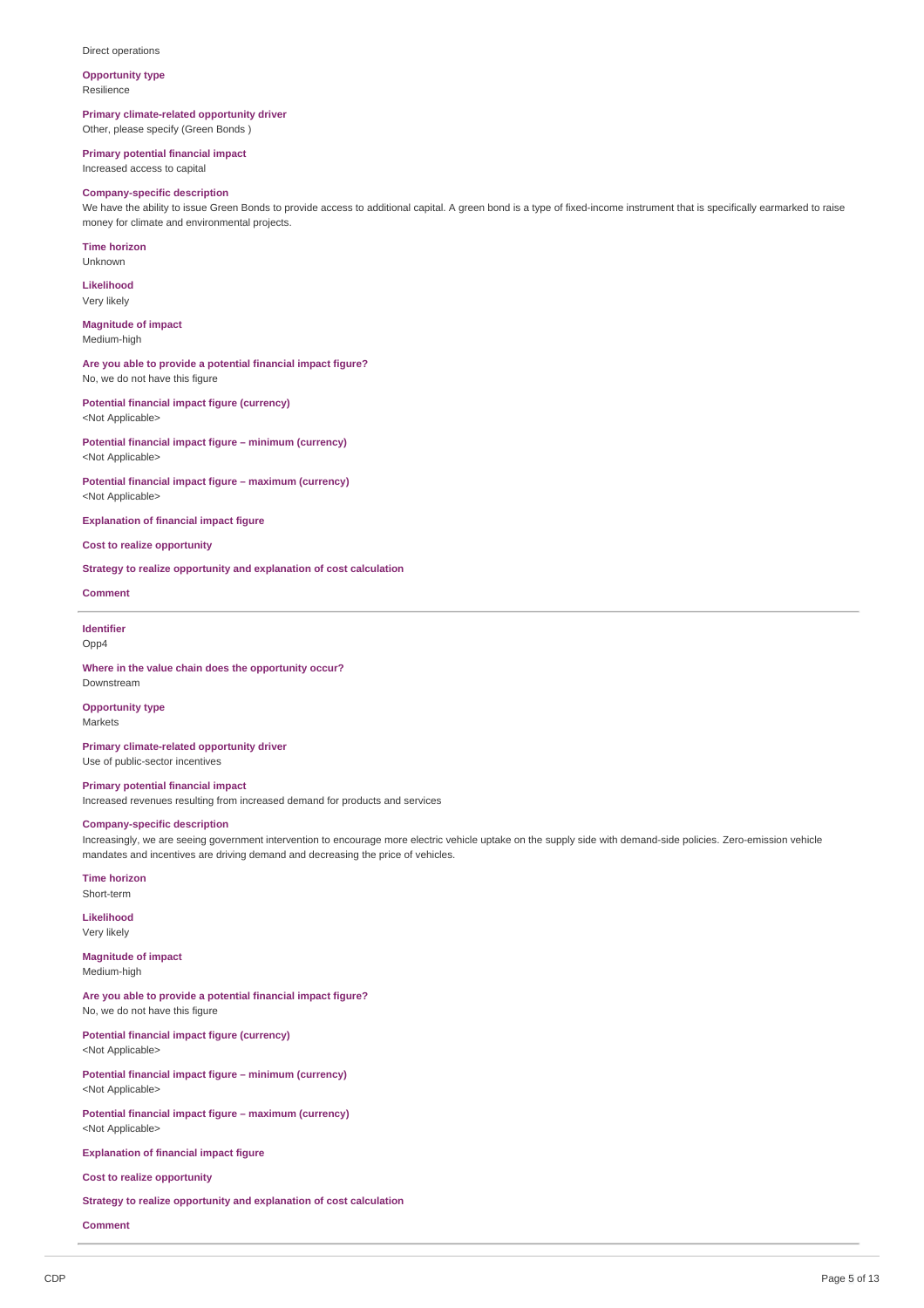# **Identifier**

Opp<sub>5</sub>

### **Where in the value chain does the opportunity occur?**

Direct operations

**Opportunity type** Products and services

# **Primary climate-related opportunity driver**

Development of climate adaptation, resilience and insurance risk solutions

### **Primary potential financial impact**

Increased revenues resulting from increased demand for products and services

#### **Company-specific description**

Failure of critical infrastructure, such as the telecommunications network, can have broad-reaching consequences. Furthermore, increasing reliance infrastructure system interdependence, in combination with the effects of climate change and population growth all contribute to increasing vulnerability and exposure, and greater probability of catastrophic failures. To reduce this vulnerability, telecom companies are investing in zero-emission backup power sources to ensure network availability in the event of a natural disaster or extended power outage.

**Time horizon** Short-term

**Likelihood**

Likely

#### **Magnitude of impact** Medium

**Are you able to provide a potential financial impact figure?** No, we do not have this figure

**Potential financial impact figure (currency)** <Not Applicable>

**Potential financial impact figure – minimum (currency)** <Not Applicable>

**Potential financial impact figure – maximum (currency)** <Not Applicable>

**Explanation of financial impact figure**

**Cost to realize opportunity**

**Strategy to realize opportunity and explanation of cost calculation**

#### **Comment**

**Identifier** Opp6

**Where in the value chain does the opportunity occur?** Direct operations

**Opportunity type** Products and services

**Primary climate-related opportunity driver**

Shift in consumer preferences

### **Primary potential financial impact**

Increased revenues resulting from increased demand for products and services

### **Company-specific description**

Customers' electric vehicle preferences are shifting. The share of global customers that would consider purchasing an electric vehicle is on the rise. A recent industry report indicates that all sustainable vehicle platforms the report studied are seeing a growth in fleet use across medium- and heavy-duty fleet sectors. Furthermore, 98% of fleets surveyed expect to continue the same level or increase their use of sustainable vehicle technologies and fuels. While transit agencies are leading adopters of natural gas, BEVs, and even FCEVs, almost every medium- and heavy-duty fleet type the report assessed is using at least one of these clean technologies in growing numbers including delivery, school bus, refuse, and heavy-duty short haul fleets.

**Time horizon** Medium-term

**Likelihood** Likely

**Magnitude of impact** Medium

**Are you able to provide a potential financial impact figure?** Please select

**Potential financial impact figure (currency)** <Not Applicable>

**Potential financial impact figure – minimum (currency)** <Not Applicable>

**Potential financial impact figure – maximum (currency)**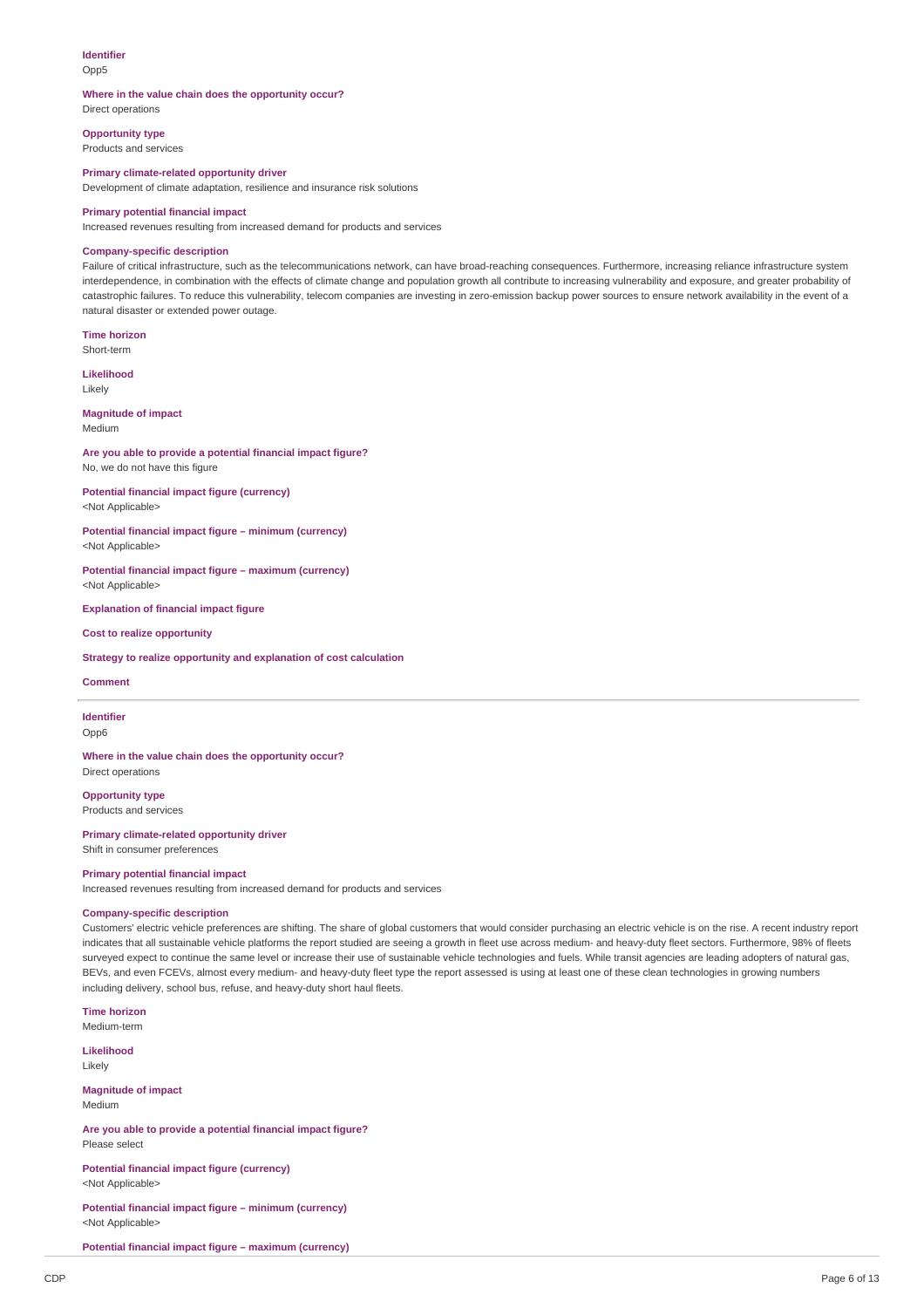#### <Not Applicable>

**Explanation of financial impact figure**

**Cost to realize opportunity**

**Strategy to realize opportunity and explanation of cost calculation**

**Comment**

C3. Business Strategy

## C3.1

**(C3.1) Have climate-related risks and opportunities influenced your organization's strategy and/or financial planning?** Yes

## C4. Targets and performance

# C4.1

**(C4.1) Did you have an emissions target that was active in the reporting year?** No target

# C4.1c

(C4.1c) Explain why you did not have an emissions target, and forecast how your emissions will change over the next five years.

|                | $\vert$ Primary reason $\vert$ Five-year forecast                                   | Please explain                                                                                                              |
|----------------|-------------------------------------------------------------------------------------|-----------------------------------------------------------------------------------------------------------------------------|
|                | Row We are planning We are planning to reduce our GHG emission by more than         | In spite of expected business growth; internal initiatives will lower our emissions. The biggest impact is expected to come |
| to introduce a | 30% in the next 5 years through a number of internal initiatives                    | from the emission generated by hydrogen we used. We are working on reducing the carbon intensity of our hydrogen by         |
|                | target in the next   including building efficiency improvements and decarbonization | developing local on site production from renewable electricity rather than using hydrogen produced by reformation of        |
| two years      | of our hydrogen supply                                                              | natural gas and trucked to our facilities.                                                                                  |

# C4.2

**(C4.2) Did you have any other climate-related targets that were active in the reporting year?** No other climate-related targets

# C4.3

(C4.3) Did you have emissions reduction initiatives that were active within the reporting year? Note that this can include those in the planning and/or **implementation phases.**

Yes

# C4.3b

**(C4.3b) Provide details on the initiatives implemented in the reporting year in the table below.**

### C5. Emissions methodology

# C5.2

(C5.2) Select the name of the standard, protocol, or methodology you have used to collect activity data and calculate emissions. The Greenhouse Gas Protocol: A Corporate Accounting and Reporting Standard (Revised Edition)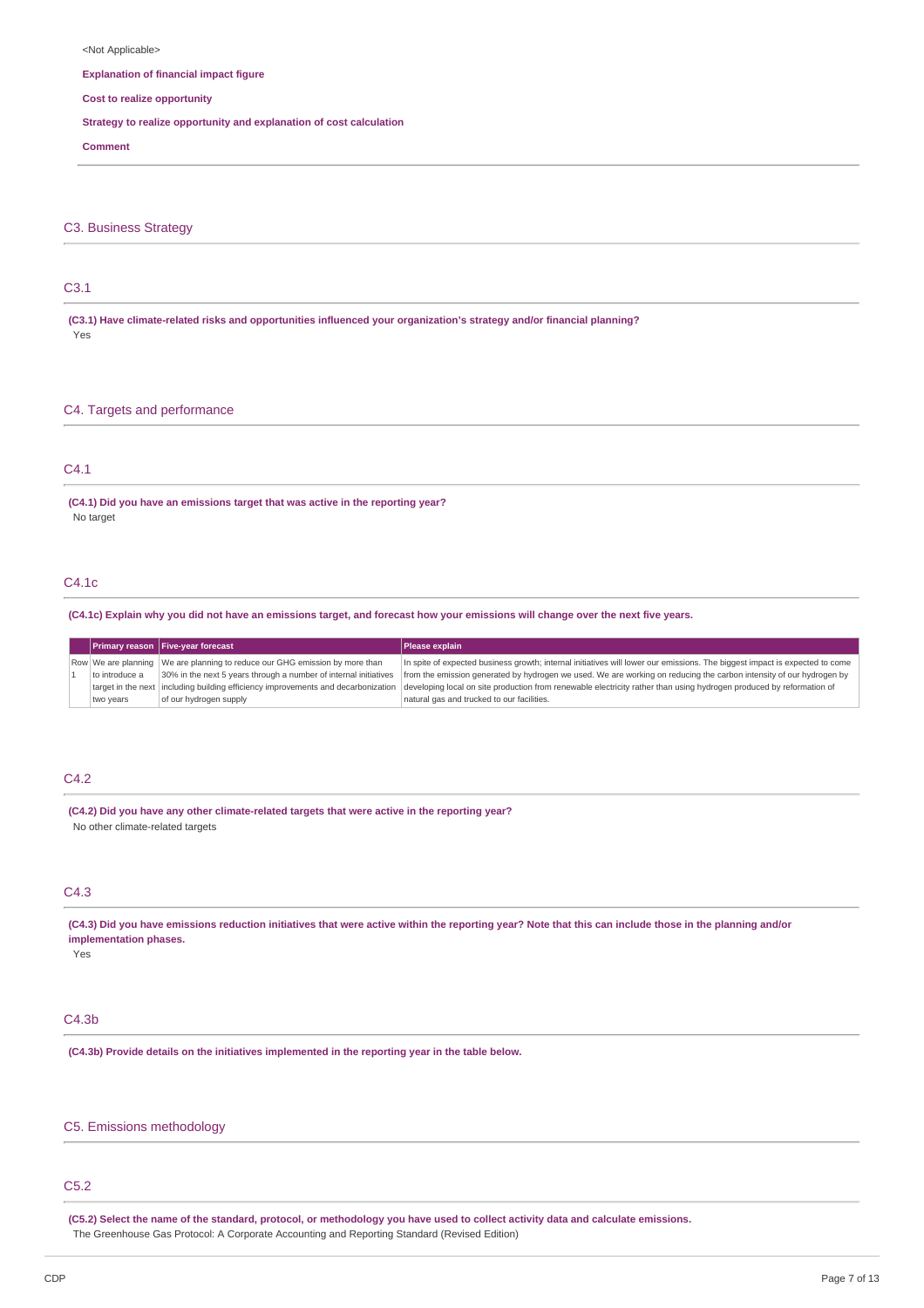# C6. Emissions data

### C6.1

**(C6.1) What were your organization's gross global Scope 1 emissions in metric tons CO2e?**

### **Reporting year**

**Gross global Scope 1 emissions (metric tons CO2e)**

1256.3

**Start date** <Not Applicable>

**End date** <Not Applicable>

**Comment**

# C6.2

**(C6.2) Describe your organization's approach to reporting Scope 2 emissions.**

#### **Row 1**

**Scope 2, location-based** We are reporting a Scope 2, location-based figure

# **Scope 2, market-based**

Please select

**Comment**

# C6.3

**(C6.3) What were your organization's gross global Scope 2 emissions in metric tons CO2e?**

### **Reporting year**

**Scope 2, location-based** 207

**Scope 2, market-based (if applicable)** <Not Applicable>

**Start date**

<Not Applicable>

**End date** <Not Applicable>

**Comment**

# C6.5

**(C6.5) Account for your organization's gross global Scope 3 emissions, disclosing and explaining any exclusions.**

**Purchased goods and services**

**Evaluation status** Relevant, calculated

**Metric tonnes CO2e**

43.2

### **Emissions calculation methodology**

Purchased CO2 (6.6tCO2e); Emissions Factor from SimaPro software, EcoInvent database v3.5 Purchased Paper (22.1tCO2e); Emissions Factor from the Paper Calculator v3.2.1 Purchased Water (14.5tCO2e); Emissions Factor from the UK Government GHG conversion factors for company reporting - 2019 v2

**Percentage of emissions calculated using data obtained from suppliers or value chain partners**

0

**Please explain**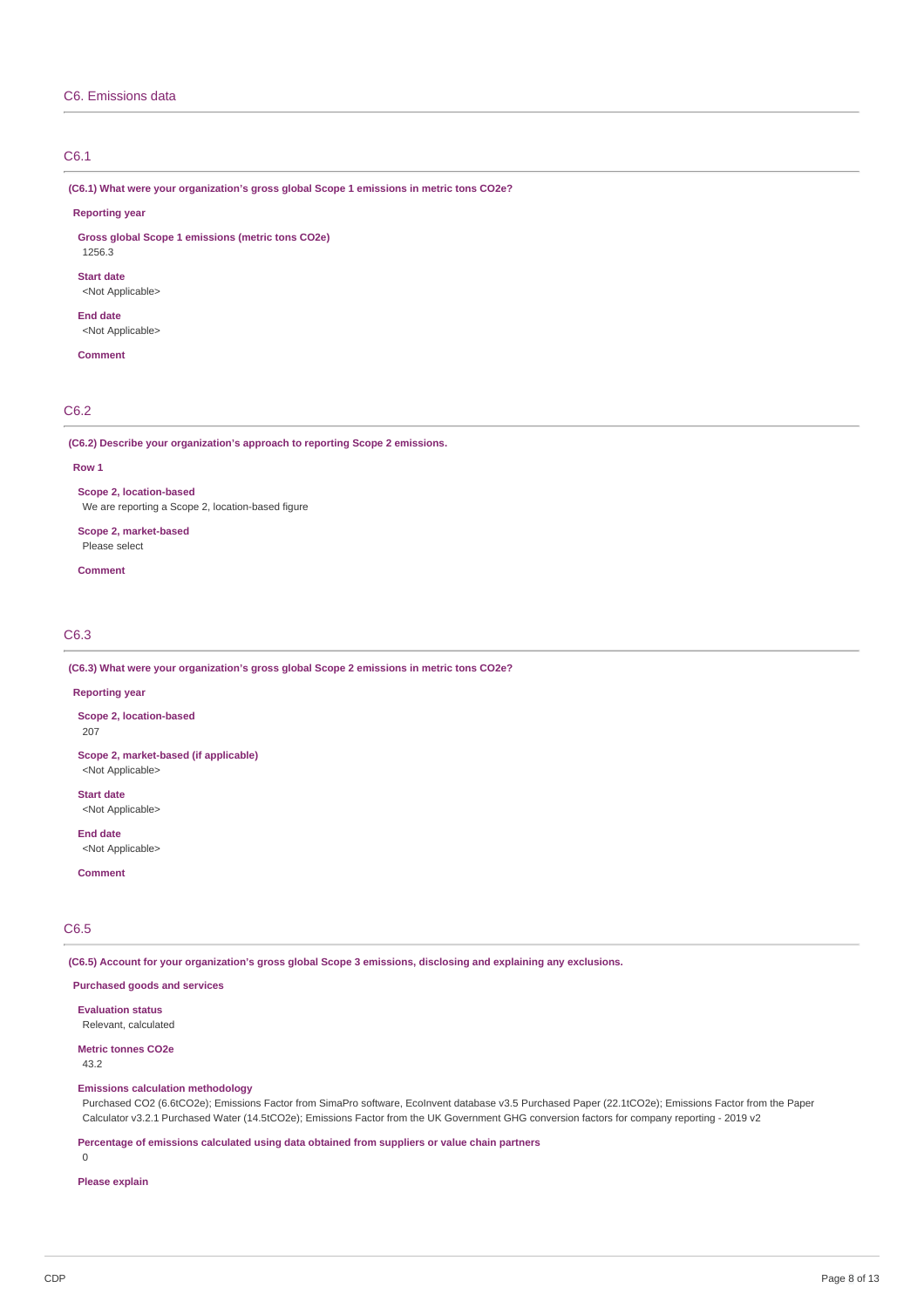### **Capital goods**

**Evaluation status** Not evaluated

**Metric tonnes CO2e** <Not Applicable>

#### **Emissions calculation methodology**

<Not Applicable>

**Percentage of emissions calculated using data obtained from suppliers or value chain partners**

# <Not Applicable>

# **Please explain**

**Fuel-and-energy-related activities (not included in Scope 1 or 2)**

**Evaluation status** Relevant, calculated

**Metric tonnes CO2e** 1427.6

### **Emissions calculation methodology**

Purchased Hydrogen: Hydrogen production from natural gas steam reforming - Emission Factor from the National Renewable Energy Laboratory

**Percentage of emissions calculated using data obtained from suppliers or value chain partners**

 $\Omega$ 

### **Please explain**

**Upstream transportation and distribution**

**Evaluation status**

Relevant, calculated

**Metric tonnes CO2e** 521.4

#### **Emissions calculation methodology**

Shipping Emissions Factors - UK Government GHG conversion factors for company reporting - 2019 v2

**Percentage of emissions calculated using data obtained from suppliers or value chain partners**

### **Please explain**

87

Data was not separated into upstream and downstream. Approximately 87% of data came from the shippers, the remainder was calculated based on the modes of transportation, the weights shipped, and distances travelled

#### **Waste generated in operations**

**Evaluation status** Relevant, calculated

**Metric tonnes CO2e** 9<sup>2</sup>

**Emissions calculation methodology**

Waste Emissions Factors - UK Government GHG conversion factors for company reporting - 2019 v2

**Percentage of emissions calculated using data obtained from suppliers or value chain partners**

 $\Omega$ 

**Please explain**

**Business travel**

**Evaluation status** Relevant, calculated

**Metric tonnes CO2e** 1557.1

### **Emissions calculation methodology**

Air Travel (1,391.7 tCO2e) - UK Government GHG conversion factors for company reporting - 2019 v2 Reimbursed Driving (12.5 tCO2e) , Hotels (152.1 tCO2e) and Other Business Travel (0.8 tCO2e) - 2018 British Columbia Methodological Guidance for Quantifying Greenhouse Gas Emissions

### **Percentage of emissions calculated using data obtained from suppliers or value chain partners**

70

# **Please explain**

Approximately 70% of the data for business travel was obtained from the corporate travel agency. Remainder of emissions were extrapolated based on dollars spent.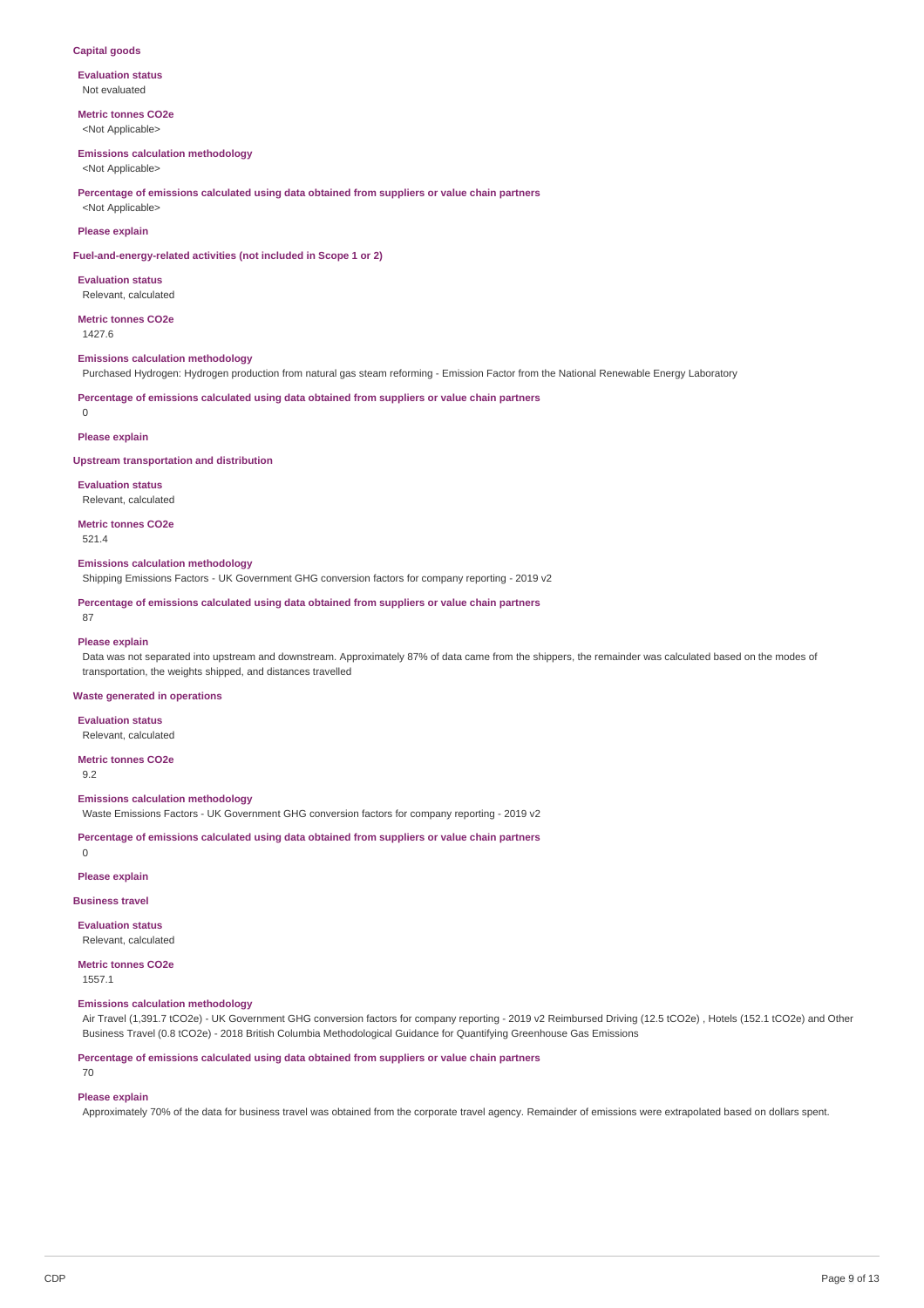#### **Employee commuting**

#### **Evaluation status** Relevant, calculated

**Metric tonnes CO2e**

988.3

0

### **Emissions calculation methodology**

Data collected from online survey. Emissions calculated using emission factors for various vehicle and fuel type. Emissions factor source - 2018 British Columbia Methodological Guidance for Quantifying Greenhouse Gas Emissions

**Percentage of emissions calculated using data obtained from suppliers or value chain partners**

# **Please explain**

**Upstream leased assets**

**Evaluation status** Not relevant, explanation provided

# **Metric tonnes CO2e**

<Not Applicable>

#### **Emissions calculation methodology**

<Not Applicable>

**Percentage of emissions calculated using data obtained from suppliers or value chain partners**

<Not Applicable> **Please explain**

Ballard does not have upstream leased assets.

#### **Downstream transportation and distribution**

**Evaluation status** Not evaluated

**Metric tonnes CO2e** <Not Applicable>

#### **Emissions calculation methodology**

<Not Applicable>

**Percentage of emissions calculated using data obtained from suppliers or value chain partners**

# <Not Applicable> **Please explain**

Note that downstream shipping emissions are included with upstream shipping emissions. Data was not tracked separated for upstream and downstream transportation.

### **Processing of sold products**

**Evaluation status**

Not relevant, explanation provided

**Metric tonnes CO2e** <Not Applicable>

### **Emissions calculation methodology**

<Not Applicable>

**Percentage of emissions calculated using data obtained from suppliers or value chain partners** <Not Applicable>

**Please explain** Ballard Products do not require downstream processing.

#### **Use of sold products**

**Evaluation status** Not evaluated

# **Metric tonnes CO2e**

<Not Applicable>

**Emissions calculation methodology**

<Not Applicable>

**Percentage of emissions calculated using data obtained from suppliers or value chain partners**

<Not Applicable> **Please explain**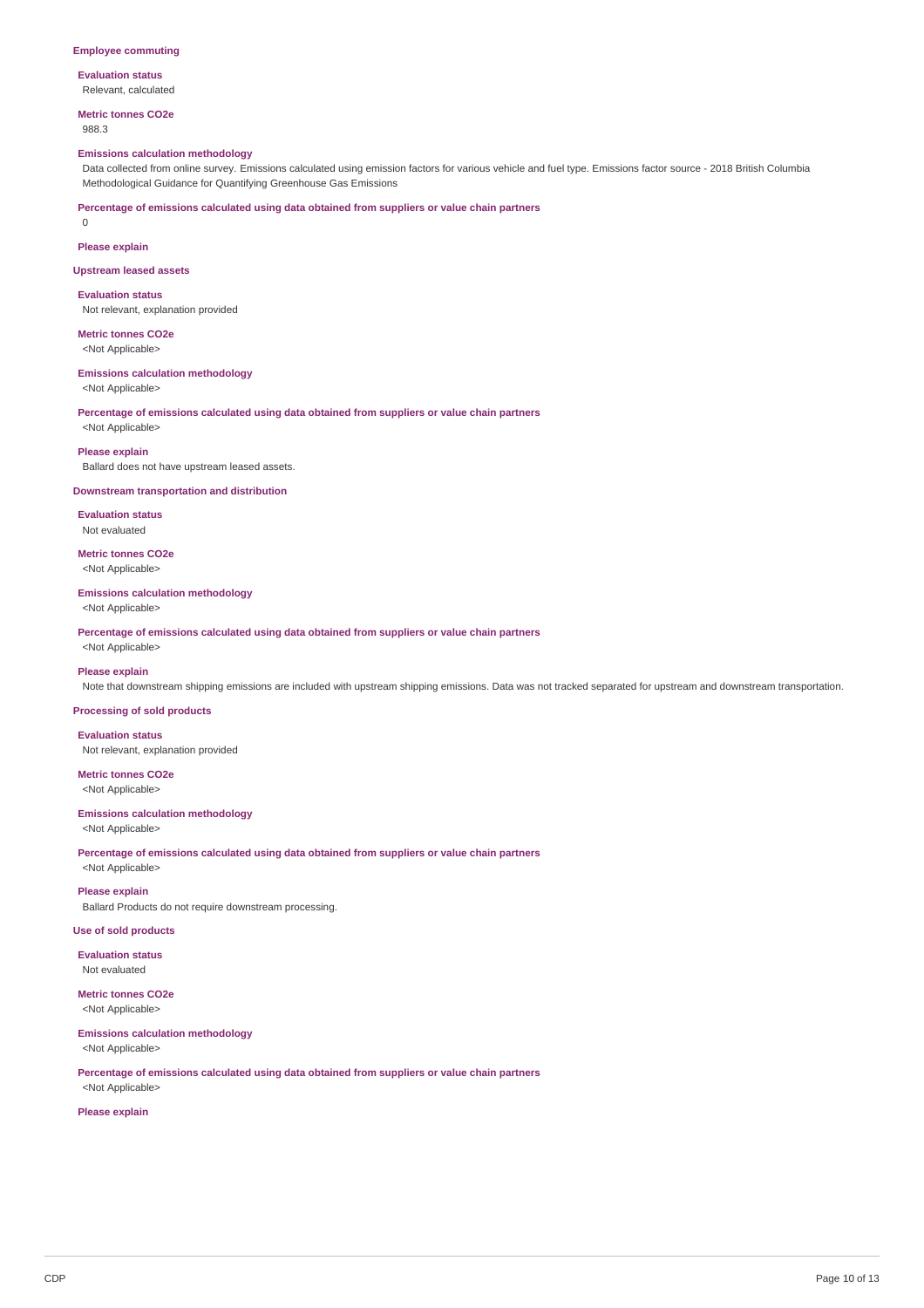### **End of life treatment of sold products**

**Evaluation status** Not evaluated

**Metric tonnes CO2e** <Not Applicable>

#### **Emissions calculation methodology**

<Not Applicable>

**Percentage of emissions calculated using data obtained from suppliers or value chain partners** <Not Applicable>

### **Please explain**

#### **Downstream leased assets**

**Evaluation status** Not evaluated

**Metric tonnes CO2e** <Not Applicable>

# **Emissions calculation methodology**

<Not Applicable>

**Percentage of emissions calculated using data obtained from suppliers or value chain partners** <Not Applicable>

### **Please explain**

#### **Franchises**

**Evaluation status** Not relevant, explanation provided

**Metric tonnes CO2e** <Not Applicable>

### **Emissions calculation methodology**

<Not Applicable>

**Percentage of emissions calculated using data obtained from suppliers or value chain partners** <Not Applicable>

# **Please explain**

Ballard does not have franchises

### **Investments**

**Evaluation status** Please select

**Metric tonnes CO2e** <Not Applicable>

### **Emissions calculation methodology**

<Not Applicable>

**Percentage of emissions calculated using data obtained from suppliers or value chain partners** <Not Applicable>

### **Please explain**

**Other (upstream)**

**Evaluation status** Not evaluated

**Metric tonnes CO2e** <Not Applicable>

#### **Emissions calculation methodology** <Not Applicable>

**Percentage of emissions calculated using data obtained from suppliers or value chain partners** <Not Applicable>

# **Please explain**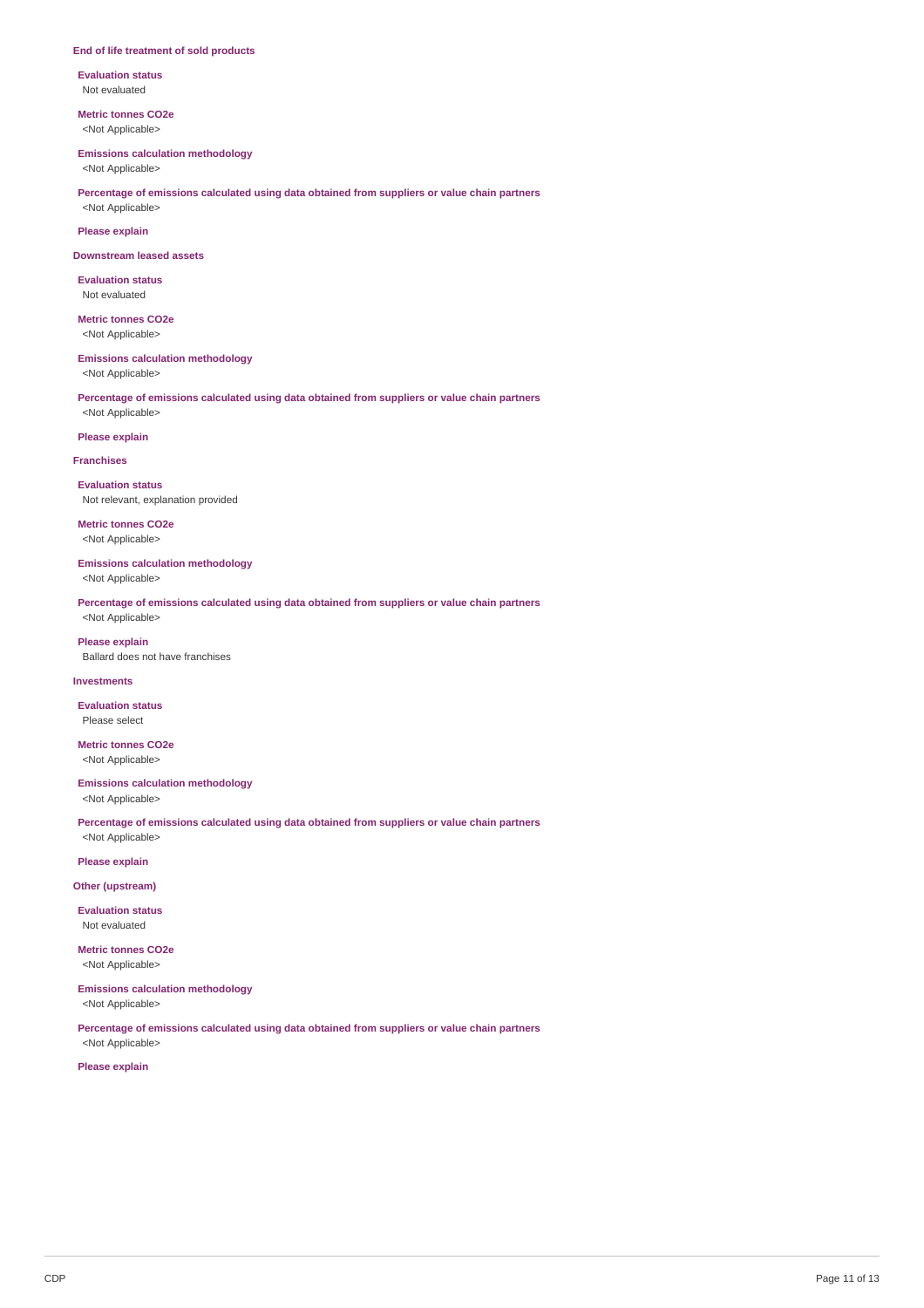### **Other (downstream)**

**Evaluation status** Not evaluated

**Metric tonnes CO2e** <Not Applicable>

**Emissions calculation methodology**

<Not Applicable>

**Percentage of emissions calculated using data obtained from suppliers or value chain partners** <Not Applicable>

**Please explain**

### C6.10

(C6.10) Describe your gross global combined Scope 1 and 2 emissions for the reporting year in metric tons CO2e per unit currency total revenue and provide any **additional intensity metrics that are appropriate to your business operations.**

**Intensity figure**

0.000014

**Metric numerator (Gross global combined Scope 1 and 2 emissions, metric tons CO2e)** 1463.3

**Metric denominator** unit total revenue

**Metric denominator: Unit total** 106300000

**Scope 2 figure used** Location-based

**% change from previous year**

**Direction of change** <Not Applicable>

**Reason for change**

### C7. Emissions breakdowns

# C7.9

(C7.9) How do your gross global emissions (Scope 1 and 2 combined) for the reporting year compare to those of the previous reporting year? This is our first year of reporting, so we cannot compare to last year

# C8. Energy

# C8.2

**(C8.2) Select which energy-related activities your organization has undertaken.**

|                                                    | Indicate whether your organization undertook this energy-related activity in the reporting year |  |
|----------------------------------------------------|-------------------------------------------------------------------------------------------------|--|
| Consumption of fuel (excluding feedstocks)         | Yes                                                                                             |  |
| Consumption of purchased or acquired electricity   | Yes                                                                                             |  |
| Consumption of purchased or acquired heat          | No                                                                                              |  |
| Consumption of purchased or acquired steam         | N <sub>o</sub>                                                                                  |  |
| Consumption of purchased or acquired cooling       | N <sub>0</sub>                                                                                  |  |
| Generation of electricity, heat, steam, or cooling | No.                                                                                             |  |

# C8.2a